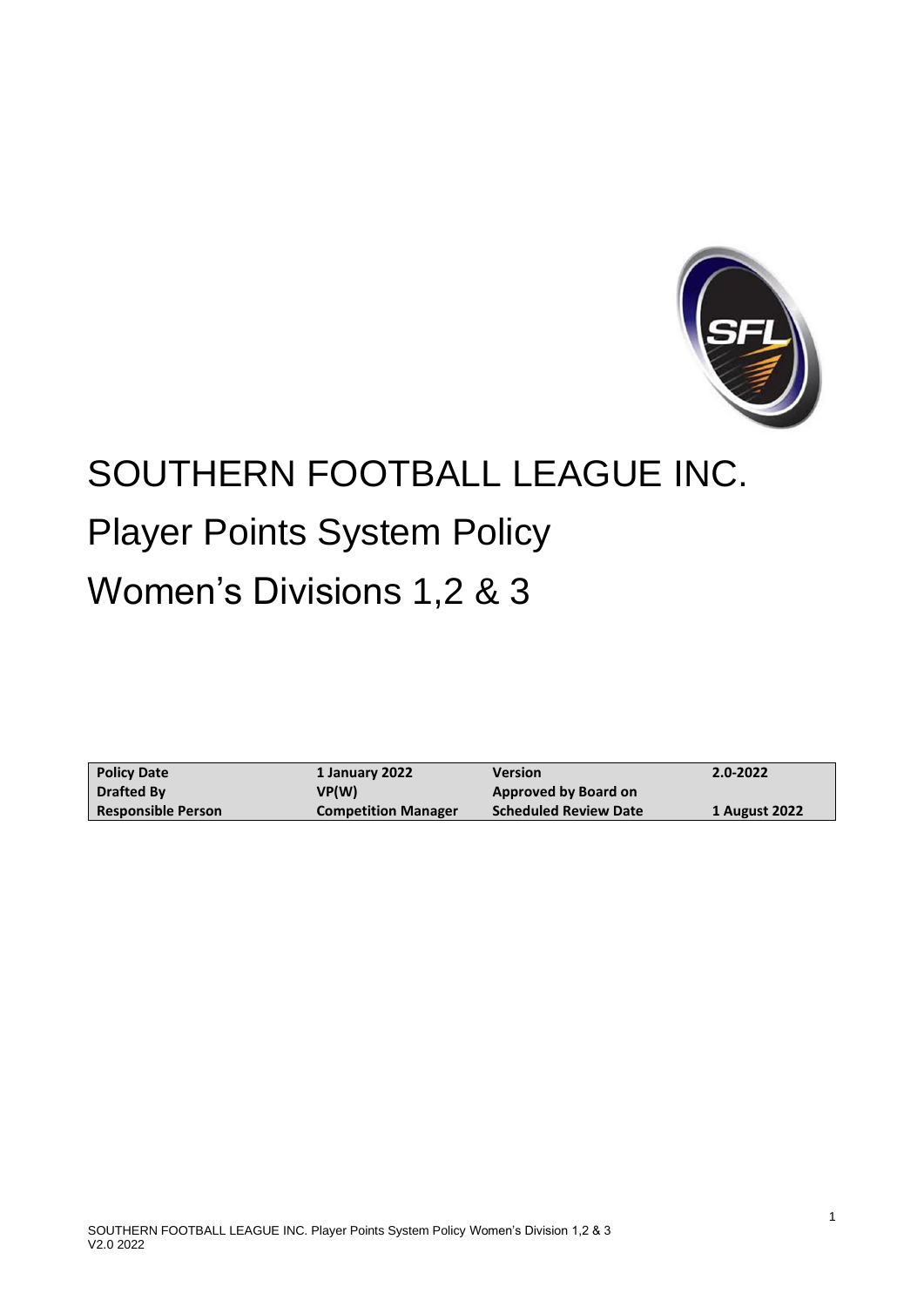## **CONTENTS**

| 1 <sub>1</sub> |  |
|----------------|--|
| 2.             |  |
| 3.             |  |
| 4.             |  |
| 5.             |  |
| 6.             |  |
| 7 <sub>1</sub> |  |
| 8.             |  |
| 9.             |  |
| 10.            |  |
| 11.            |  |
| 12.            |  |
| 13.            |  |
|                |  |

- $\overline{A}$ Adjusted Total Team Points Allocations.
- Community club and junior club alignment.  $\sf B$
- Player Points Category Table WOMEN  ${\bf C}$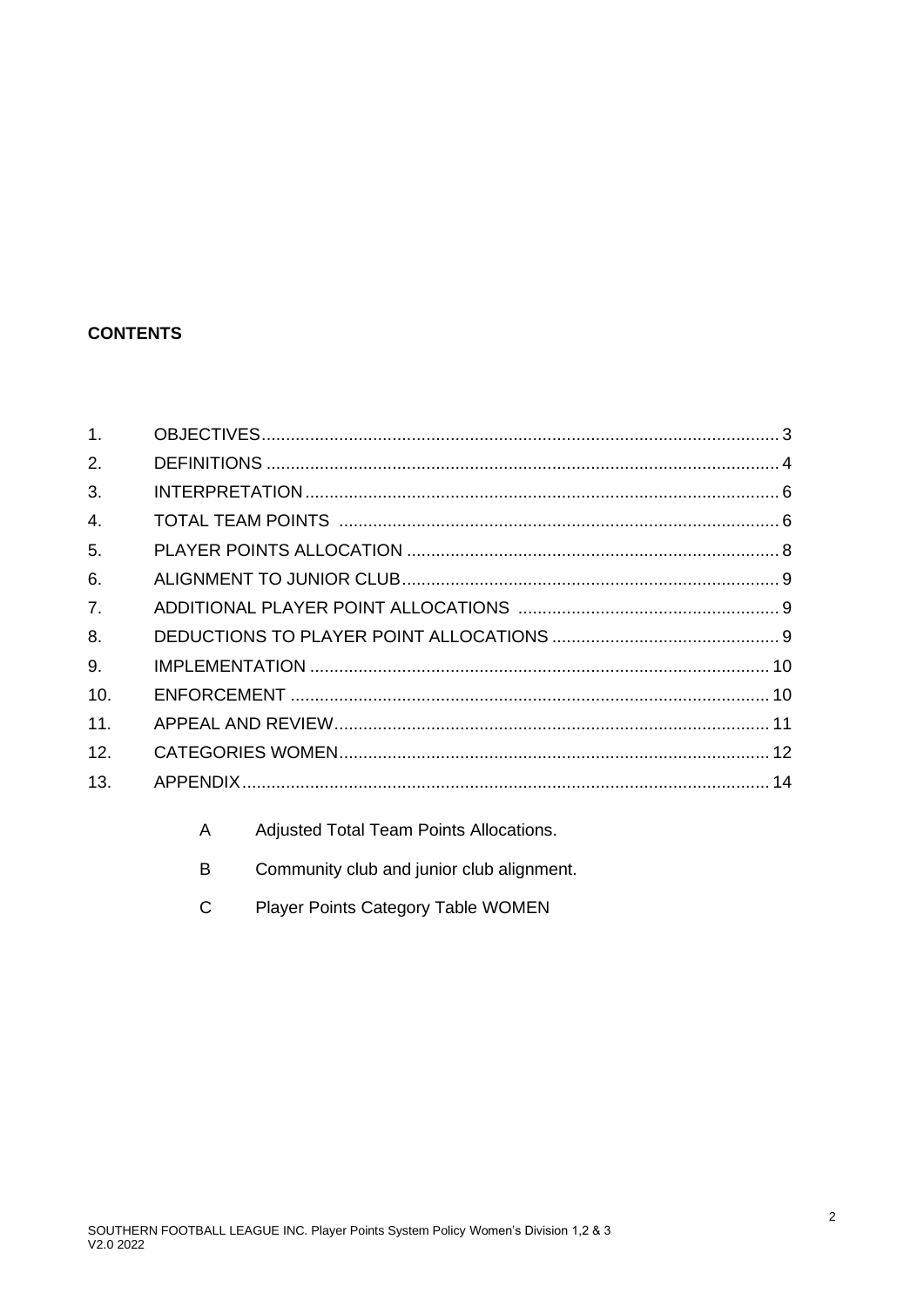## **1. OBJECTIVES**

The SFL Player Points System Policy delivers equalisation within community football competitions which is vital for the growth and development of community football.

Even and fair competitions lead to interest, which leads to bigger crowds, which leads to stronger clubs and competitions. Even competitions allow supporters and club volunteers the chance to turn up on any given match day with the knowledge that the outcome of the game is uncertain, and that their team is a chance of winning. This mindset motivates people to become and remain engaged with their community club and provides rewards and recognition to all those that assist in putting a team out on the field.

The philosophy of competition equalisation is accepted in sports all around the world. Professional sporting bodies have accepted practices such as drafts, salary caps, FIFA Fair Play, and the like, to help competition's, ensure competitiveness and club sustainability.

The objectives of the SFL PPS Policy are as follows, to:

- (a) support equalization of community football Competitions.
- (b) ensure teams fielded in the Competitions are strong and as equally matched as possible.
- (c) provide the best opportunities for players to develop and display their skills.
- (d) provide opportunities to compete at a community level within an orderly and fair system.
- (e) enable team spirit and public support.
- (f) encourage community and corporate sponsorships of Community Clubs.
- (g) reduce the inflationary nature of player payments to assist clubs survive financially and reduce financial burden/stress on Clubs.
- (h) promote player loyalty and junior development.
- (i) support the role volunteers undertake in managing their Clubs by
	- I. minimising the need to fundraise for player payments
	- II. providing a more competitive environment on field, that encourages more volunteers to support at Club level
	- III. providing incentive to spend more time and effort in the development of football, a welcoming Club environment and growing the game within the local community.

This PPS Policy sets out a framework of rules and guiding principles in relation to a player points system to achieve the above objectives.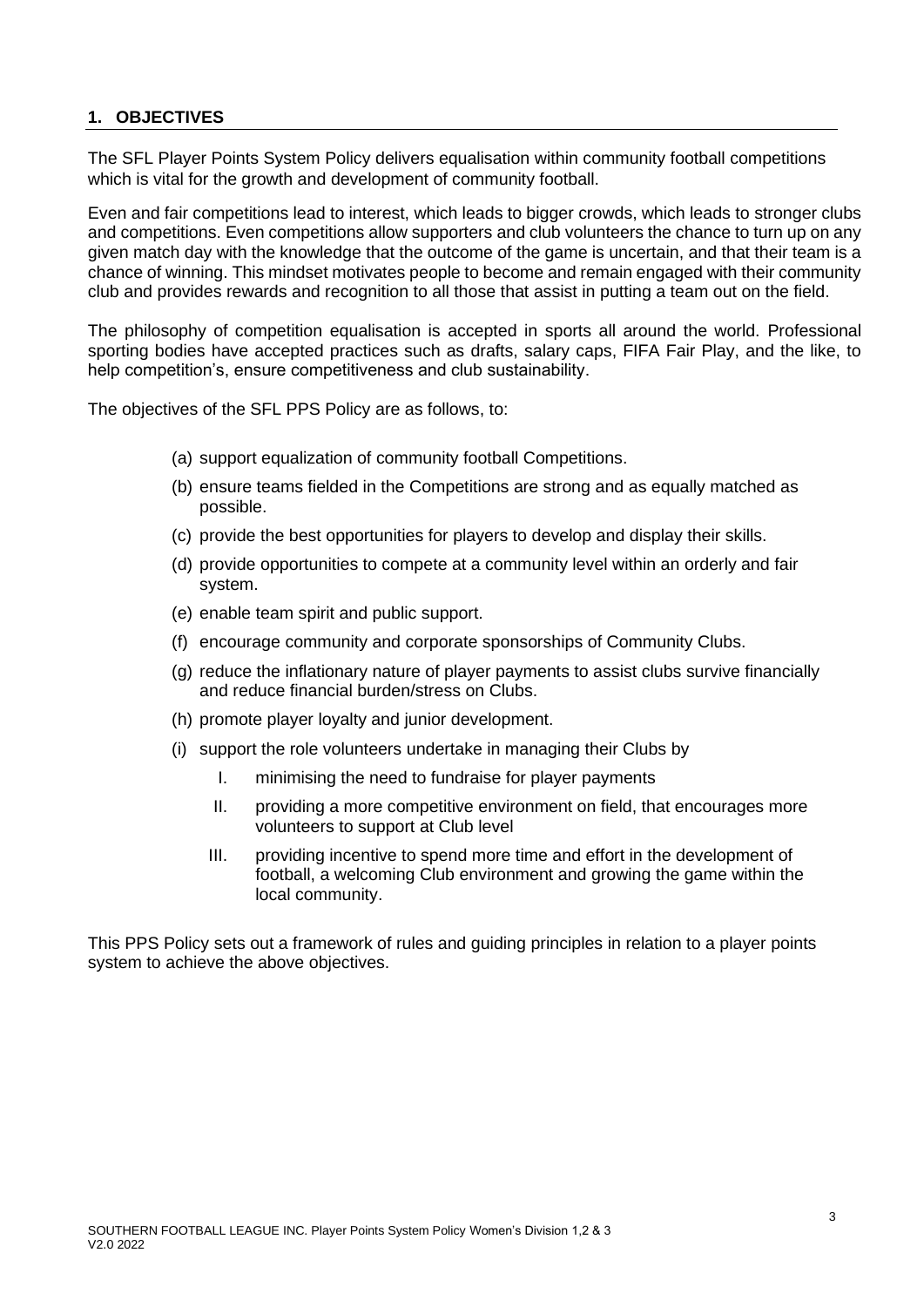| <b>AFL</b>                                  | Australian Football League.                                                                                                                                                                                                                                                     |  |  |
|---------------------------------------------|---------------------------------------------------------------------------------------------------------------------------------------------------------------------------------------------------------------------------------------------------------------------------------|--|--|
| <b>AFL Victoria</b>                         | Australian Football League (Victoria) Limited ACN 147 664 579.                                                                                                                                                                                                                  |  |  |
| Category                                    | The player points category which determines the base allocation of<br>the Player Points Allocation for a player.                                                                                                                                                                |  |  |
| <b>Community Club or 'Club'</b>             | An Australian football club which participates within a community<br>football competition that does not include State Leagues (i.e. the<br>TSL, VFL etc).                                                                                                                       |  |  |
| <b>Competition</b>                          | An Australian football competition in which the Community Clubs<br>participate in official fixtured matches.                                                                                                                                                                    |  |  |
| <b>Competitive Football</b>                 | Any formally organised football competition excluding AFL 9s and<br>school football.                                                                                                                                                                                            |  |  |
| <b>First Home and Away Match</b>            | The first official competition match for the home and away<br>season of a Competition.                                                                                                                                                                                          |  |  |
| Play HQ                                     | The online competition management system implemented by football<br>competitions across Australia. (Play HQ) Southern Football League.                                                                                                                                          |  |  |
| <b>Competition Manager</b>                  | The person responsible for the administration of the football<br>competition.                                                                                                                                                                                                   |  |  |
| <b>SFLPPS</b>                               | Southern Football League Player Points System, men's & women's                                                                                                                                                                                                                  |  |  |
| <b>National Player Transfer Regulations</b> | The AFL's national policy for player transfers as<br>updated by the AFL from time to time.                                                                                                                                                                                      |  |  |
| <b>NEAFL</b>                                | North East Australia Football League.                                                                                                                                                                                                                                           |  |  |
| <b>NTFL</b>                                 | Northern Territory Football League.                                                                                                                                                                                                                                             |  |  |
|                                             | <b>Player membership details A</b> player's individual details provided for on the Play HQ System.                                                                                                                                                                              |  |  |
| <b>Player Points Allocation</b>             | The total number of points allocated to an individual player in the SFL<br>Senior Men's or Women's Team taking into consideration the Player<br>Points Category that applies to each player and any additional points<br>or deducted points in accordance with this PPS Policy. |  |  |
| <b>PPS Policy</b>                           | The community club player points policy as amended by the SFL<br>from time to time.                                                                                                                                                                                             |  |  |
| <b>PPSC</b>                                 | <b>Player Points System Committee</b>                                                                                                                                                                                                                                           |  |  |
| <b>Premier Competition</b>                  | The Competitions outlined in clause 6.2 of this PPS Policy.                                                                                                                                                                                                                     |  |  |
| <b>SANFL</b>                                | The South Australian National Football League.                                                                                                                                                                                                                                  |  |  |
| <b>Season</b>                               | Community Football season between 1 April and 30 September each<br>year (or such other agreed dates).                                                                                                                                                                           |  |  |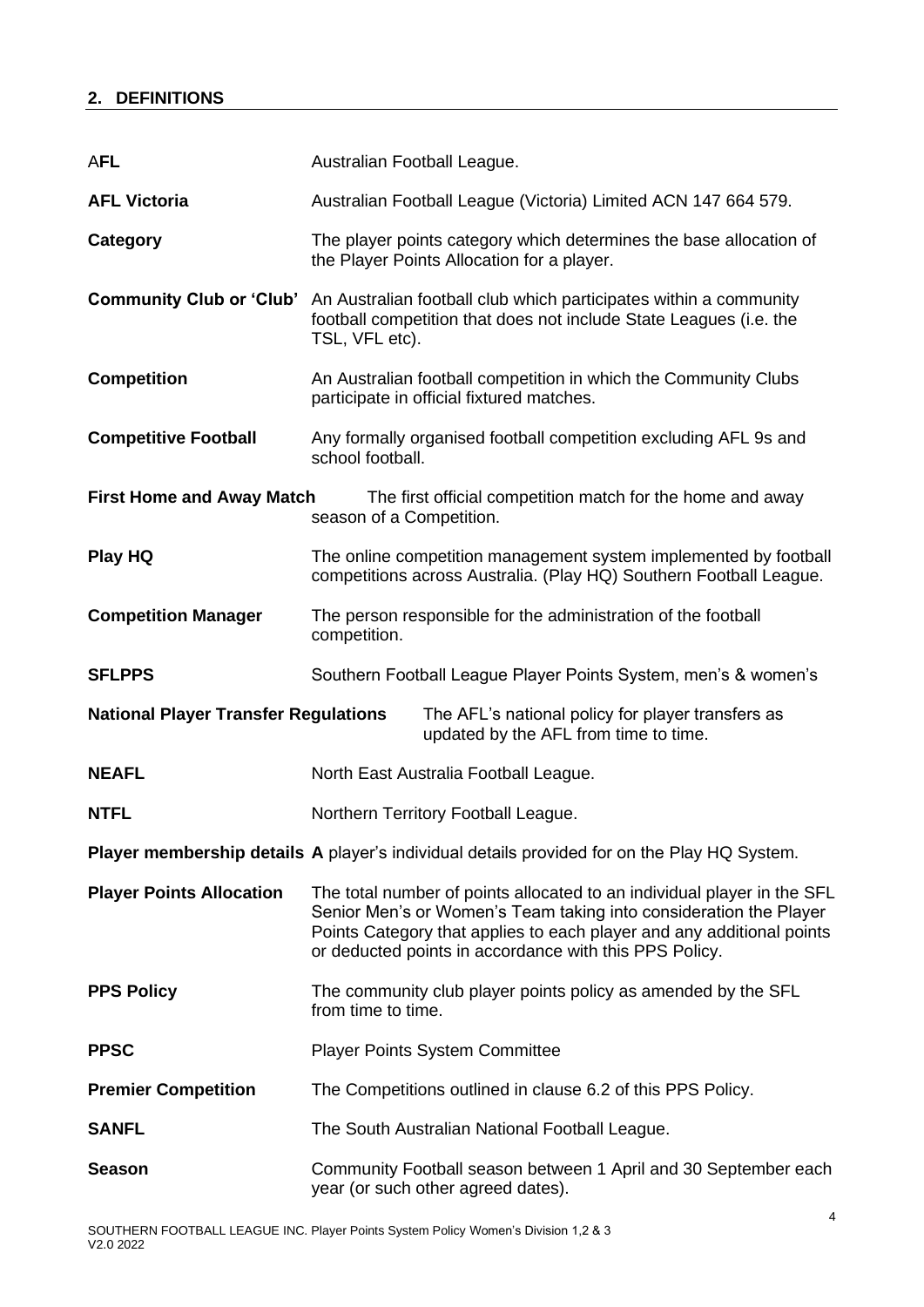| <b>Season of Service</b>  | A Season where a player has played a minimum of five (5) senior or<br>reserves games in one Season for a particular Community Club.<br>A player who has completed a Season of Service is eligible for a<br>reduction of one point should they play for the same Community Club<br>in the following year in accordance with this PPS Policy. |
|---------------------------|---------------------------------------------------------------------------------------------------------------------------------------------------------------------------------------------------------------------------------------------------------------------------------------------------------------------------------------------|
| <b>Senior Competition</b> | The senior or 1st grade Competition within any division of the SFL.                                                                                                                                                                                                                                                                         |
| <b>Senior Team</b>        | The team of players that participate within a Community Club's<br>senior or 1st grade football team.                                                                                                                                                                                                                                        |
| <b>TSL</b>                | The Tasmanian State League.                                                                                                                                                                                                                                                                                                                 |
| <b>Total Team Points</b>  | The total amount of points allocated to a specific Senior Team by the<br>SFL for each Season in accordance with this PPS Policy.                                                                                                                                                                                                            |
| <b>VFL</b>                | Victorian Football League.                                                                                                                                                                                                                                                                                                                  |
| <b>WAFL</b>               | Western Australia Football League.                                                                                                                                                                                                                                                                                                          |
| <b>OSFA</b>               | <b>Old Scholars Football Association</b>                                                                                                                                                                                                                                                                                                    |
| <b>SFL</b>                | Southern Football League Tasmania                                                                                                                                                                                                                                                                                                           |
| <b>SFLW</b>               | Southern Football League Tasmania Women's                                                                                                                                                                                                                                                                                                   |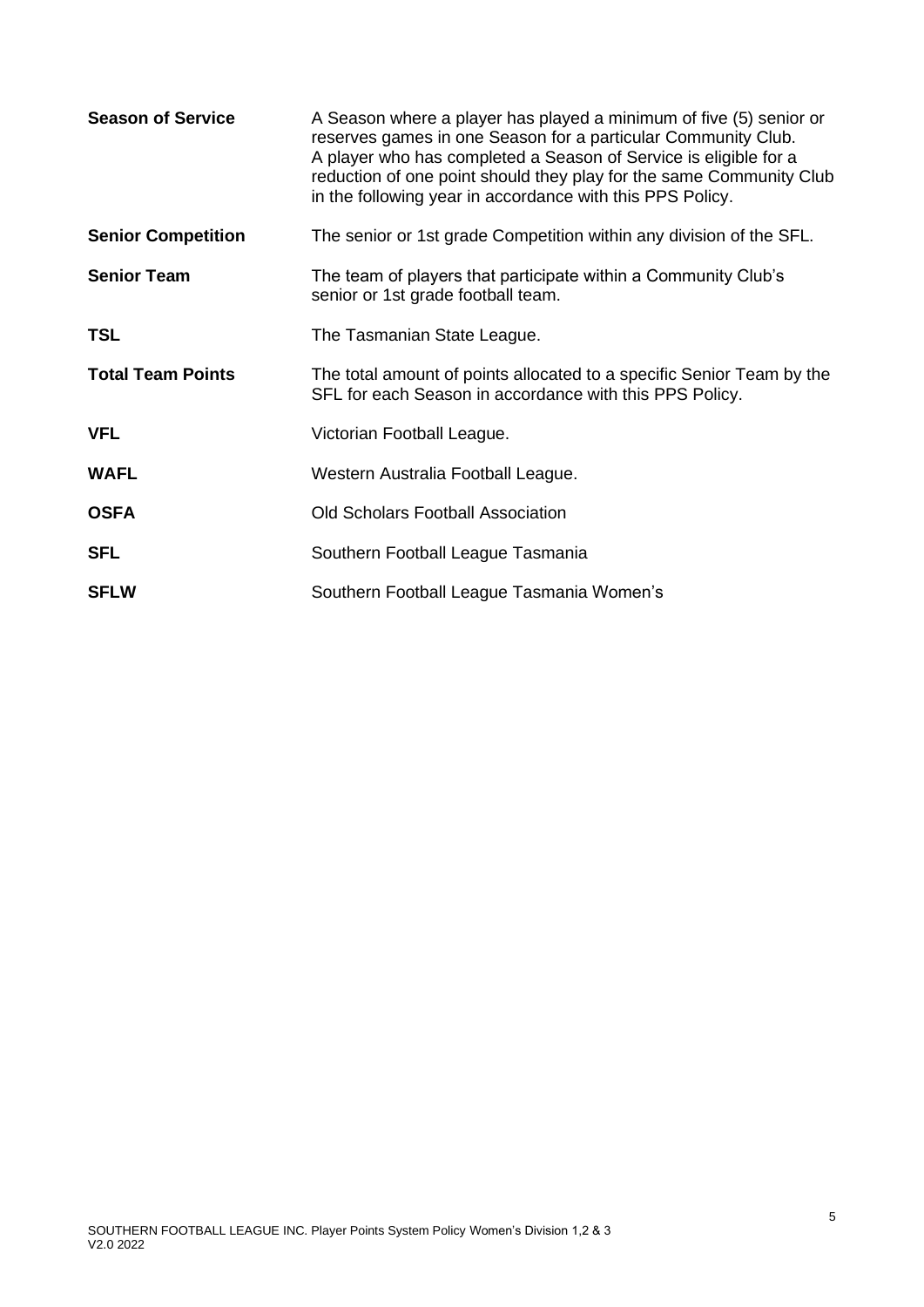## **3. INTERPRETATION**

A reference to:

"**Transferred"** refers to the formal transfer authorised under the National Player Transfer Regulations.

**"Unique local conditions"** refers to the conditions, environment or circumstances which are unique to a Community Club or a region of Community Clubs which may give grounds for a reassessment of a Club's Total Team Points as determined by the SFL Executive.

#### **4. TOTAL TEAM POINTS**

- 4.1. It is acknowledged that the Total Team Points allocation will be capped subject to the conditions of this clause 4.
- 4.2. The SFL will consider all applications from Community Clubs for the allocation of additional Total Team Points "or Salary Cap Extensions" in accordance with this PPS Policy. (i.e. applications based on unique local circumstances under clause 4.10 and 4.11).
- 4.3. The SFL will allocate additional points or apply deductions to Total Team Points to specific Community Clubs in accordance with this PPS Policy to manage unique local conditions and meet the needs of local Community Clubs and the relevant senior Competitions.
- 4.4. It is acknowledged that any decision to alter the Total Team Points cap must be approved by the SFL Executive.
- 4.5. The SFL will allocate the final figure for Total Team Points to each Senior Team for each Club in accordance with PPS Policy, with all points allocations to be assessed and confirmed by the SFL Executive prior to 31 March each year.
- 4.6. The SFL Executive will undertake their own process of Total Team Points allocations and will be responsible for determining Total Team Points for Senior Women's Competitions and Clubs.
- 4.7. As stated under clause 4.1, the starting point is that Total Team Points will be capped at 35 points and should only vary for legitimate circumstances necessary to achieve the evenness and equalisations objectives of this PPS Policy.
- 4.8. To determine variances in the 35-point Total Team Points' cap, the SFL Executive will adopt a guiding principle approach regarding the additional allocation or reduction of Total Team Points to a Community Club.
- 4.9. Additional total team points may be allocated to a Community Club which is in a region with a low population base.
- 4.10. Additional total team points may be allocated if a Community Club who have finished in the last three positions on the ladder for two consecutive seasons or can prove special dispensation to the League on a case by case basis.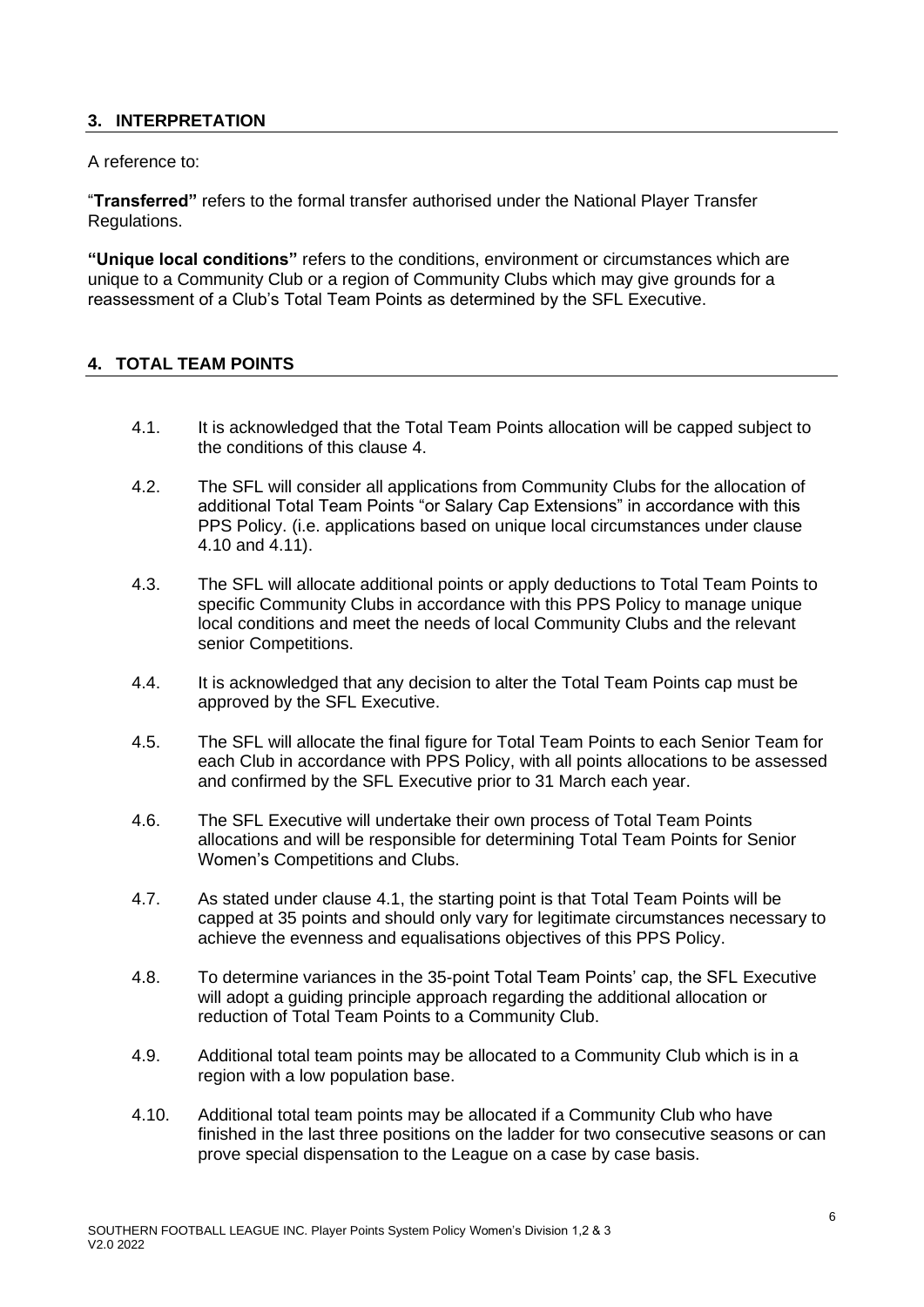- 4.11. If any team has received a variance to the additional 35-point Total Team Points' cap, points will be reduced at the end of each season by the following means.
	- (a) A deduction of one point per year until the team reaches the Total Team Points allocation as described in 4.1
	- (b) If a team makes finals, a deduction of two points will be deducted from the Total Team Points allocation until it reaches the allocation as described in 4.1
	- (c) If a team which has received additional team points finishes in last position on the ladder in that first year the team points variance will remain the same for the preceding year.
	- (d) Reduction of total team points for multiple premierships and sustained success over previous seasons. Although this rule has been adopted as part of the SFL PPS, it is hard to imagine any circumstances that would deem it necessary to implement it.
	- (e) Additional total team points may be allocated if a Community Club endures significant hardship, lack of success, is coming out of recess, or is a recently merged or restructured entity.
	- (f) Total Team Points Allocation may be reviewed and updated as deemed necessary by the SFL Executive. to achieve the evenness and equalisation objectives of this PPS Policy.
- 4.12. Any alterations to a Community Club's Total Team Points cap under clause 4.12 or for any other reason must be prior approved by SFL Executive.
- 4.13. For each match, a Club must ensure that the Total Team Points allocation is calculated based on the maximum number of players allowed to participate in a match for that competition and this should be consistent for each match within a season, within each competition.

For example, if the maximum number of players on match day for Division 2&3 is 22 and Division 1 is 20, a Club cannot submit a team list of 21 (19) players to meet the Total Team Points cap.

For the avoidance of doubt, a Club must list the maximum number of players allowed on its team sheet in calculating its Total Team Points.

4.14. Where fewer than the maximum allowed players are available, the Total Team Points allocation for that match will be decreased by 2 points per player not listed.

For the avoidance of doubt, a Club listing 21 or 19 out of a possible maximum of 22 or 20 players must not exceed their Total Team Points allocation minus 2 points.

Appendix A Adjusted Total Team Points Allocations.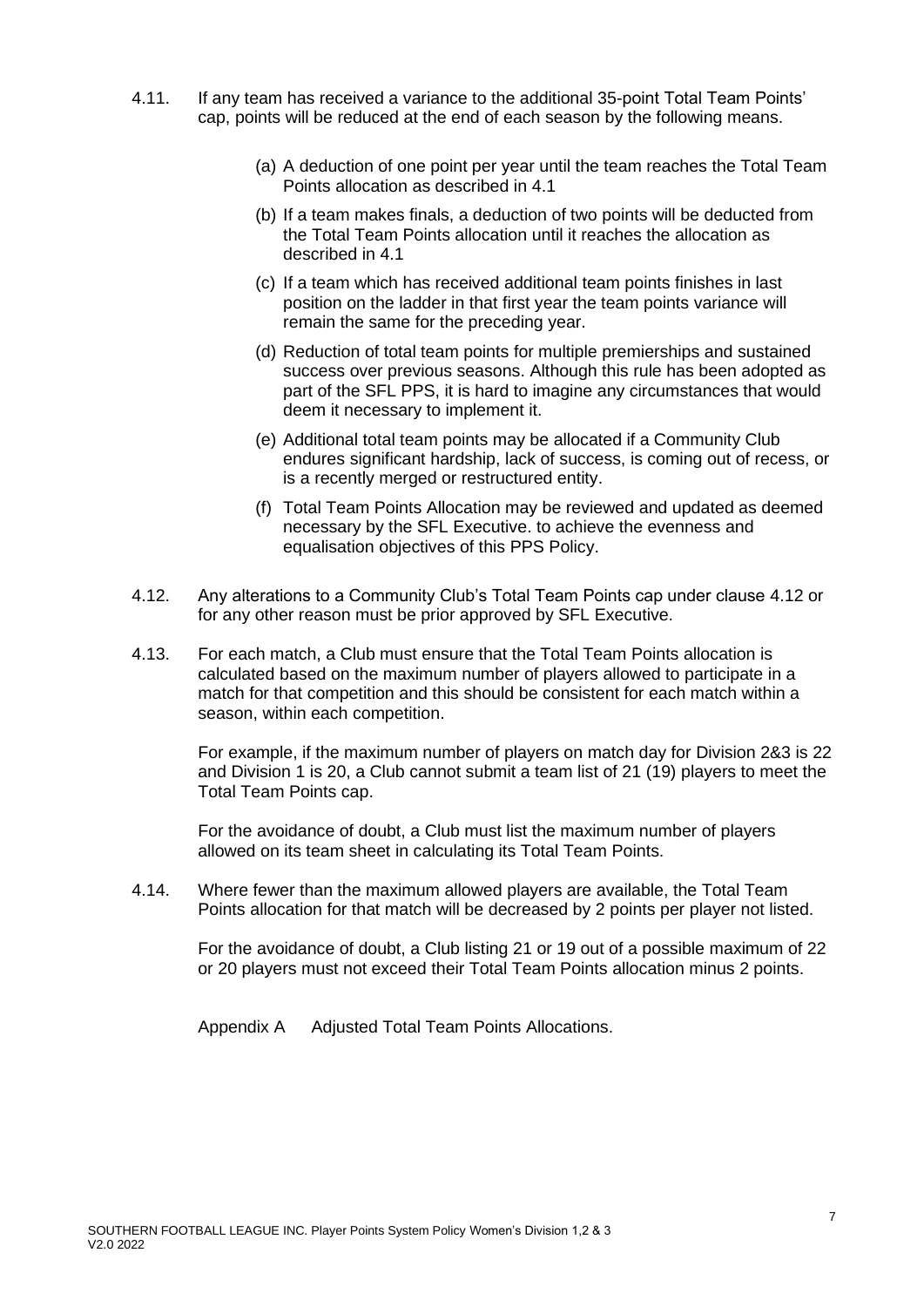### **5. PLAYER POINTS ALLOCATION**

- 5.1. The SFL will liaise with Community Club's to ensure Player Point Allocations are entered via the PlayHQ prior to any player's first Senior Home and Away Match of each Season.
- 5.2. As part of the Player Point Allocation process, the SFL Executive may provide the opportunity for Clubs to contest any player's Player Point Allocation.

An appeal against a Player Point Allocation should be made no later than 1 day before the player's first Senior Home and Away Match of each Season.

- 5.3. A player's Category and the subsequent Player Points Allocation will be determined by that player's playing history and achievements.
- 5.4. Where a player qualifies for more than one Category based on their playing history in the current season or any of the previous three (3) seasons, the Category with the highest points will apply.
- 5.5. Each player will be allocated a category and a Player Points Allocation as per Appendix C (women).
- 5.6. Once the process in clauses 5.1 and 5.2 has been undertaken, any player's Player Point Allocation will be fixed unless the SFL Executive is of the view that there are exceptional circumstances relevant to a player that warrant an amendment of the Player Point Allocation.
- 5.7. A players Player Points Allocation, as determined in accordance with clause 5.4, remains that players Player Point Allocation for the duration of their tenure at that club. Clause 8.1 – Reduction of One Point, applies to the players Player Point Allocation.
- 5.8. A players Player Points Allocation will be reviewed in accordance with clause 5.4, and amended, when that player moves clubs. This is to promote player retention and loyalty.
- 5.9. Where a club has more than one team in the SFLW, players may move between teams with no effect on their PPV. (Note: Rules and Regs around eligibility).
- 5.10. Player movements from their home club to a NAB League, AFLW, or under local interchange agreements, where the player returns to their home club, will not have their Player Points Allocation amended.
- 5.11. Player movements from their home club to a NAB League, AFLW, or under local interchange agreements, where the player DOES NOT return to their home club, their Player Points Allocation will be amended in accordance with clause 5.4.
- 5.12. The SFL Competition Manager will determine each player's Player Points Allocation. This determination may include any additions or deductions applicable to each player in accordance with this PPS Policy.

See clauses 7 and 8 and appendices for applicable PPS table and flow chart to assist with this process.

5.13. The SFL Competition Manager will enter Player Points Allocations into each relevant player's membership details using PlayHQ prior to the relevant Community Club's First Home and Away Match of each Season.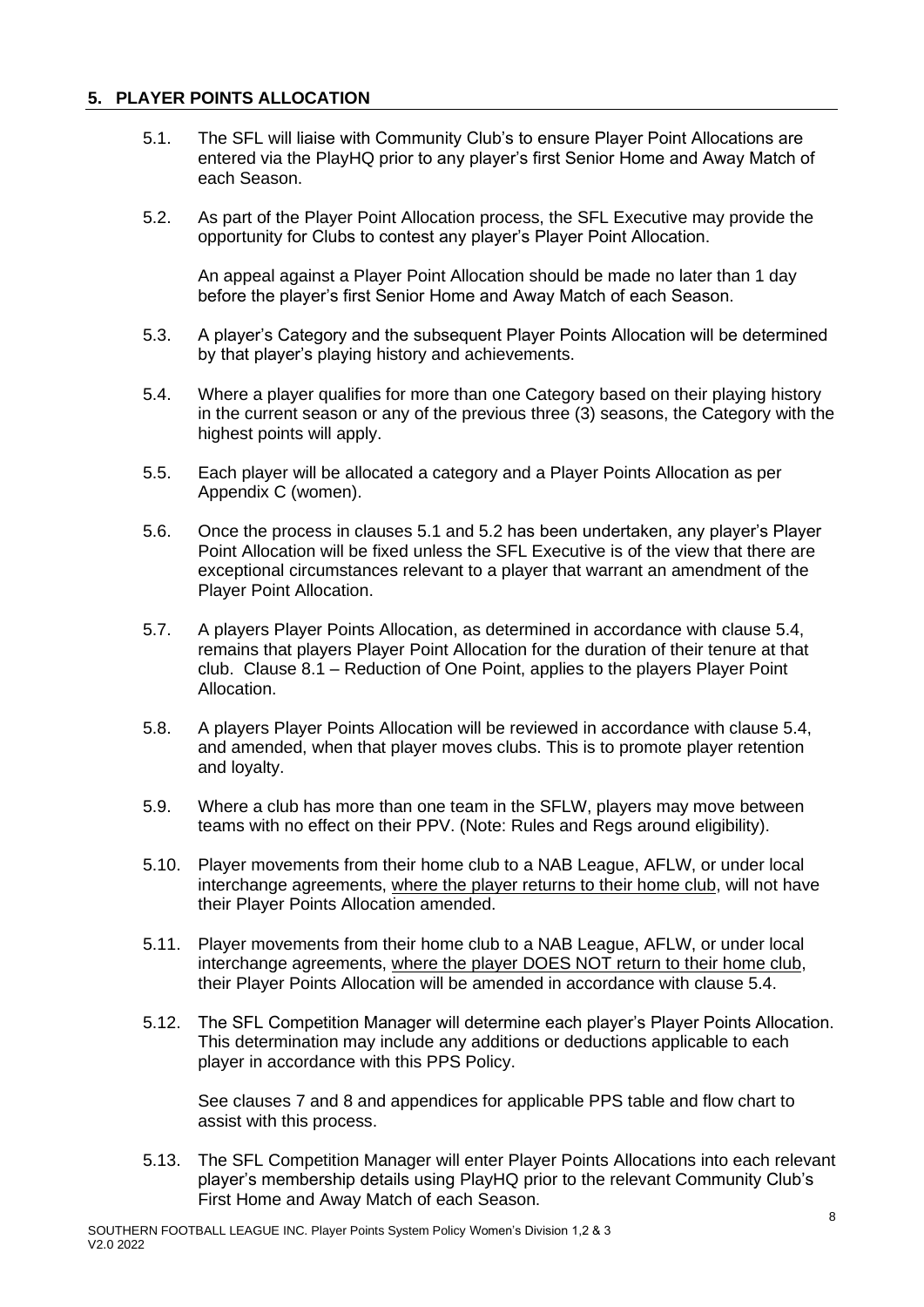- 5.14. The club may need to consult with the competition manager to ensure this process is up to date as it cannot be updated until players have completed online registration for the season.
- 5.15. Players that have transferred clubs must have completed the online registration via the email link generated through PlayHQ transfer approval process.
- 5.16. Clubs acknowledge that if they do not follow this procedure and decide to play a player in a match in a Senior Competition, who has not had their Player Points Allocation approved and entered into PlayHQ, that Club will bear the risk of any subsequent enforcement penalty as determined by the SFL Executive in accordance with this PPS Policy.
- 5.17. Clubs may make an application to the SFL Executive for the allocation of additional Total Team Points in accordance with this PPS Policy (s4.12).

### **6. ALIGNMENT TO A JUNIOR CLUB**

- 6.1. SFL Clubs must have one (or more) single junior football club as their "aligned junior club" and this nomination must be accepted by the nominated junior club. Clubs who do not nominate an aligned junior club or do not have their nominated junior club accept the nomination by the due date that SFL Club will be deemed to have no aligned junior club.
- 6.2. The SFL Executive will deal with the issue / allocation of non-aligned junior clubs. i.e. which SFL clubs can access any surplus, and how many points per player will be involved, and this will be at the total discretion of the SFL Executive.
- 6.3. A junior player recruited into any Div 1 team, from a junior club other than their aligned junior club, will be 1 pt.
- 6.4. A junior player, recruited into a Div 1 team, from their aligned junior club will be 1 pt.

Appendix B Details of community club and junior club alignment.

#### **7. ADDITIONAL PLAYER POINT ALLOCATIONS:**

7.1. If a player has transferred to three (3) or more different Community Clubs across the previous 36 months, one additional point will be applied to that player's Player Points Allocation.

#### **8. DEDUCTIONS TO PLAYER POINTS ALLOCATION:**

8.2. Once a player's Player Points Allocation has been determined, a reduction of one point will apply for each 'Season of Service' to that player's Community Club (minimum 5 games per Season), even if not in consecutive years, until the player reaches not less than 1 point. (This is the minimum number of points a player can have).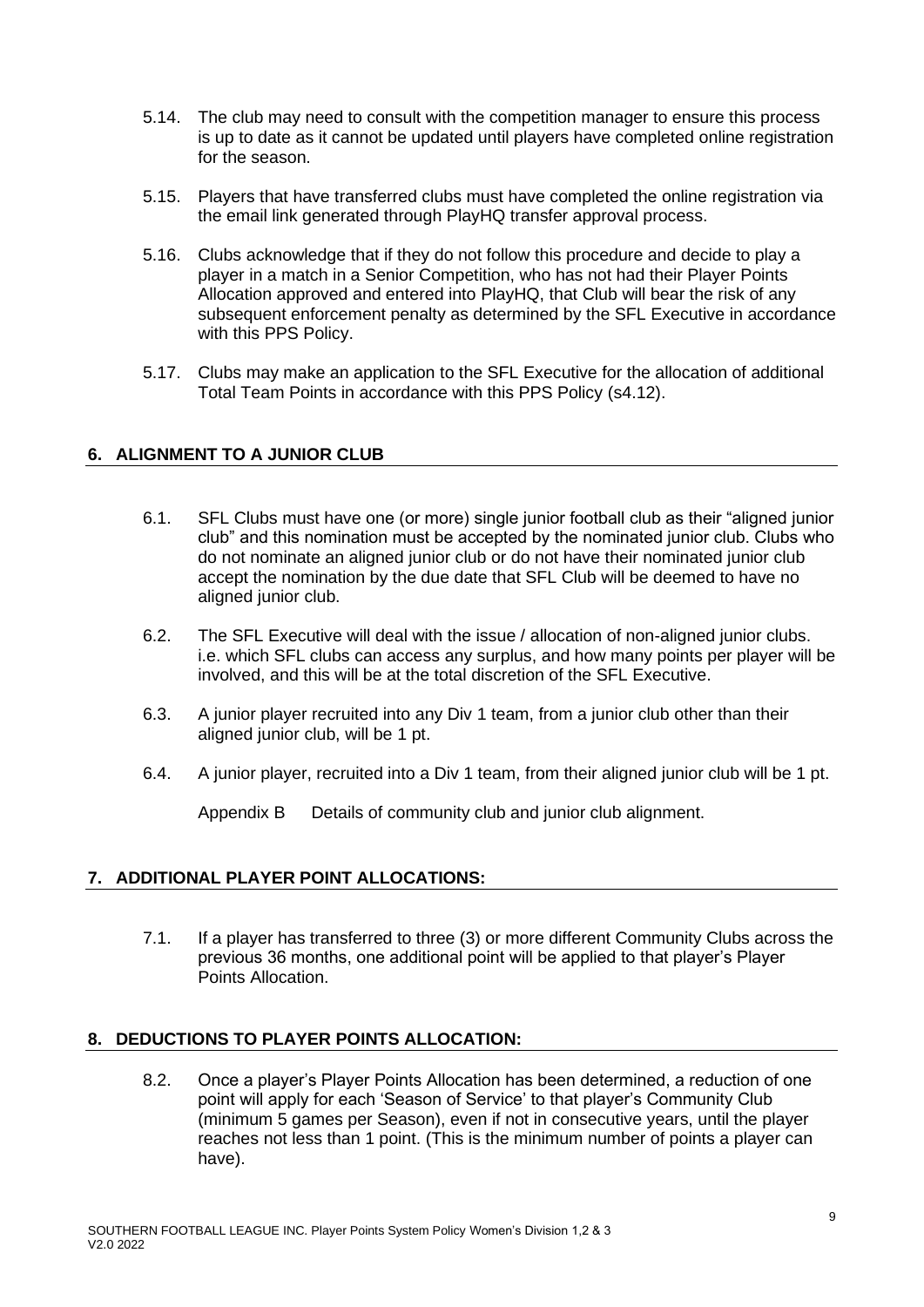8.3. The SFL Executive may, acting reasonably, reassess an individual player's Player Points Allocation where it is deemed inappropriate based on playing history and circumstances.

Community Clubs will need to make an application detailing relevant evidence regarding the reassessment of a player to the SFL Executive. The application for reassessment may be based upon one or more of the following:

- (a) The age of the player especially if the player is looking to play at a higher level
- (b) The injury history of the player
- (c) The recent playing history of the player
- (d) The living, schooling, and work arrangements of the player; or
- (e) Any other relevant consideration.
- 8.4. Subject to the considerations which the SFL Executive should consider under clause 8.2 the determination of an application for reassessment will be at the discretion of the SFL Executive.
- 8.5. Should a player be recruited from a Tasmanian affiliate Community Club which participates in a community Competition which has not adopted a PPS Policy, that player will have a value of one point to a Community Club which has adopted the PPS Policy.

The SFL Executive, at their discretion may review this one point allocation particularly where the playing history of that player includes prior participation in Competitions that have adopted a PPS Policy, or the player is off exceptional ability. I.e. An ex AFLW player as an example.

8.6. Upon changing clubs, a player over the age of 35, as at the start of the calendar year, shall receive a 1 point reduction to their Player Points Value.

#### **9. IMPLEMENTATION**

- 9.1. The SFL Executive are free to publicise Total Team Points to affiliate Clubs for the following year at their own discretion once approved.
- 9.2. The implementation of the PPS Policy in 2019 may have resulted in unintentional errors with the player points allocation or in other administrative activities, as the association familiarises itself with the new system.
- 9.3. The SFL Executive will have the discretion to either address any of these breaches in the PPS Policy through education and training, or they may decide to apply the enforcement provisions listed below. In 2019 and beyond, all enforcement provisions should be implemented and applied.

#### **10. ENFORCEMENT**

10.1. Given Player Points Allocations will be managed via the PlayHQ, if correct procedure is applied, with Players Points Allocation entered into the system prior to the start of the Season, it is envisaged there will be minimal issues in the management of the Player Points Allocations.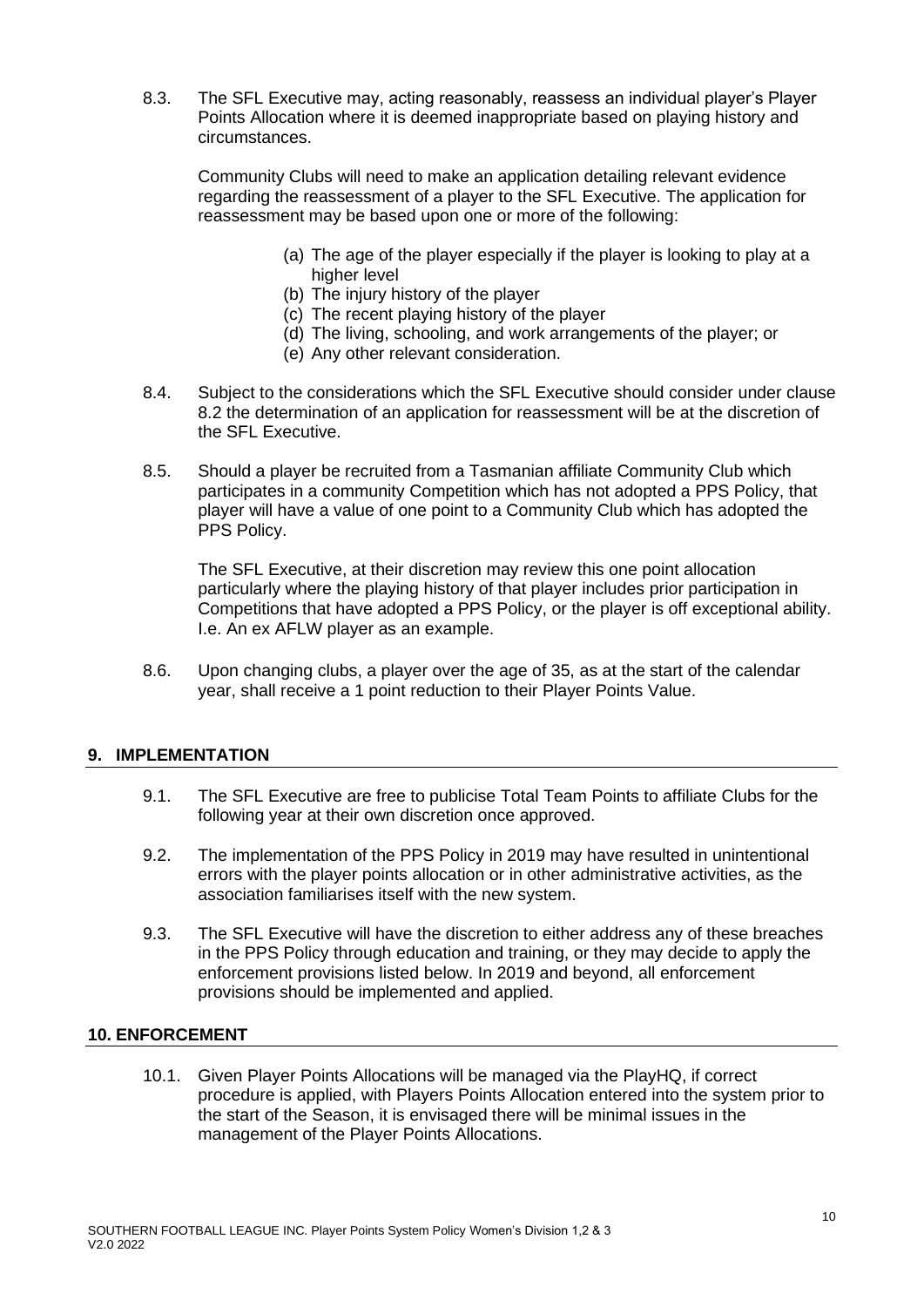Errors are less likely given that PlayHQ will not permit a club to complete a Senior Team into an electronic team sheet that has a combined Total Team Points allocation of more than that Club's permitted points cap.

- 10.2. As detailed in clause 9.2 it will be at the discretion of SFL Executive as to the enforcement provisions they apply to affiliate Clubs, should any Club knowingly make a false or incorrect declaration regarding Player Points Allocations, the Club may be penalised in line with the penalties set out in clause 10.3.
- 10.3. Penalties may include (without limitation):
	- (a) Club fines
	- (b) Loss of premiership points current season and in the future
	- (c) Suspension from finals current season and in the future
	- (d) Player / Official suspensions for those players/ officials that knowingly provide false information to the Club or the SFL Executive.
	- (e) Any other penalty determined by the SFL Executive from time to time such as a reduction in total Team Player Points.

### **11. APPEAL AND REVIEW**

- 11.1. Where a Community Club is of the view that a player's Player Points Allocation is deemed inappropriate under this PPS Policy, any appeal against that Player Points Allocation must be heard by the SFL Executive under their own appeals process as per s58 of the SFL Rules and Regulations.
- 11.2. Where a Club is of the view that its own Total Team Points or Total Team Cap allocation is deemed inappropriate under this PPS Policy, any appeal against that Total Team Points allocation must be heard by the SFL Executive under their own appeals process as per s58 of the SFL Rules and Regulations.
- 11.3. An appeal against a decision to enforce an enforcement provision under this PPS Policy should be made via the SFL Executive.
- 11.4. The SFL Executive will review the PPS Policy from time to time and amendments and variations may be made by the SFL Executive.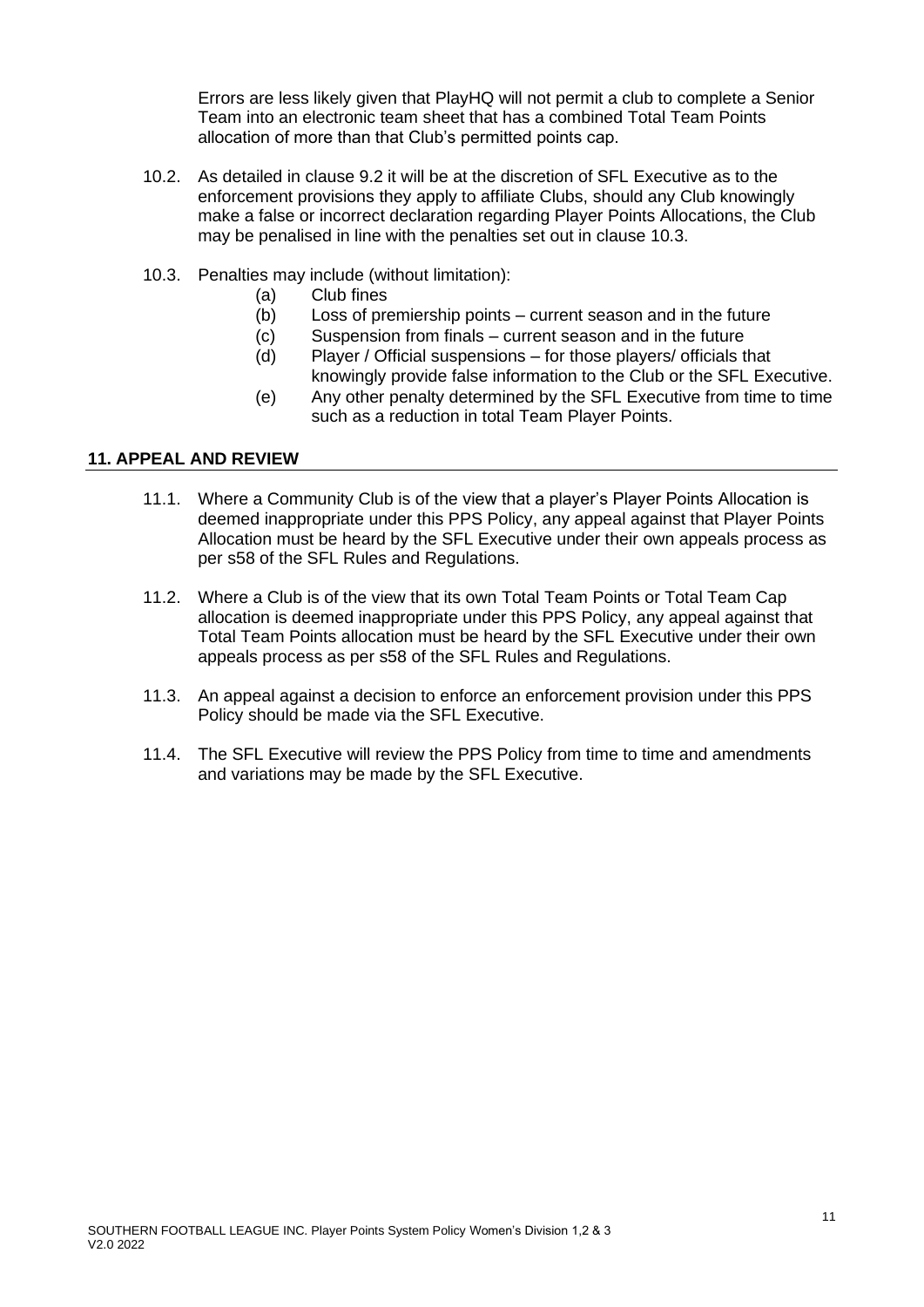#### **Category 1 Home Player 1 Point <b>1** Point

- (a) A player who has played only at that Community Club and for no other Community Club in the SFL Competition; or
- (b) A player who has played for a junior club.
- (c) A player who has not played Competitive Football in the previous 36 months.

NOTE: Under the definition of Category 1, a player may be categorised as a 'home player' at more than one Community Club.

If a player does not meet the Category 1 'home player' eligibility above, their points Category will be assessed based on the highest playing level achieved in the following Categories:

#### **Category 2 Development Community Player 2 Points**

(a) Any player that has played five (5) or less games in the previous season in any division.

#### **Category 3 Senior Community Player / Promotional (Marquee) Player**

#### **3 Points**

- (a) A player that has played 6 or more games in Division 2 or 3 in any of the last 3 seasons, including the current season.
- (b) A player transferring into a Div 2 or 3 team, that has played 6 or more games in Div 1 (or TSLW) in any of the last 3 seasons, including the current season, and is over the age of 35 (as at the start of the calendar year).
- (c) An ex AFL player who is engaged for a promotional marquee game.

Points will multiply for each appearance in the same season. i.e. 3 points for the 1st game, 6 for the second appearance. Six is the maximum number of points a player can be allocated.

A maximum of one only player can play for a team in any one match.

Marquee player is a player that plays for multiple teams on a promotional basis across the country during the season prior to the close of the National Transfer Period each season. Online transfer must be lodged in Play HQ prior to the close of the 30th June in the calendar year.

#### **13.1. Category 4 Premium Community Player / NAB League 4 Points**

- (a) A player that has played 6 or more games in Div 1 (or TSLW) in any of the last 3 seasons, including the current season.
- (b) NAB League player who has played a minimum 4 NAB games in the current Season or any of the previous three (3) Seasons.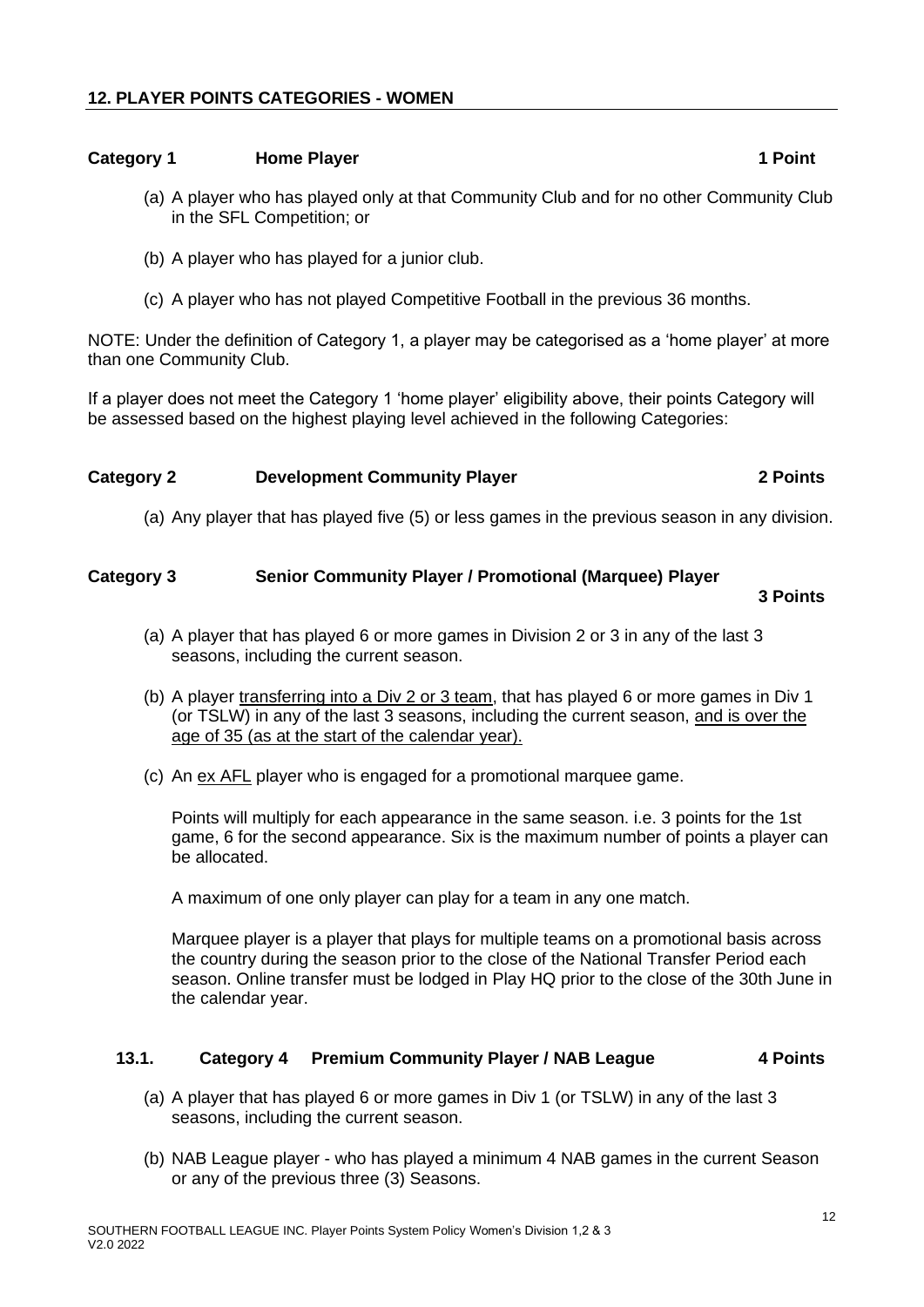#### **Category 5 Interstate / Premium Community Player League B&F 5 Points**

- (a) Player who has played 1 or more games with an interstate club in the current Season or any of the previous three (3) seasons.
- (b) A Div 1 player who has achieved a SFL Division 1 top 10 B&F in the preceding year.

Category 6 **AFL Player** 6 **Points** 6 Points

(a) Player who has been listed with an AFLW team in any of the prior three (3) seasons, including the current season.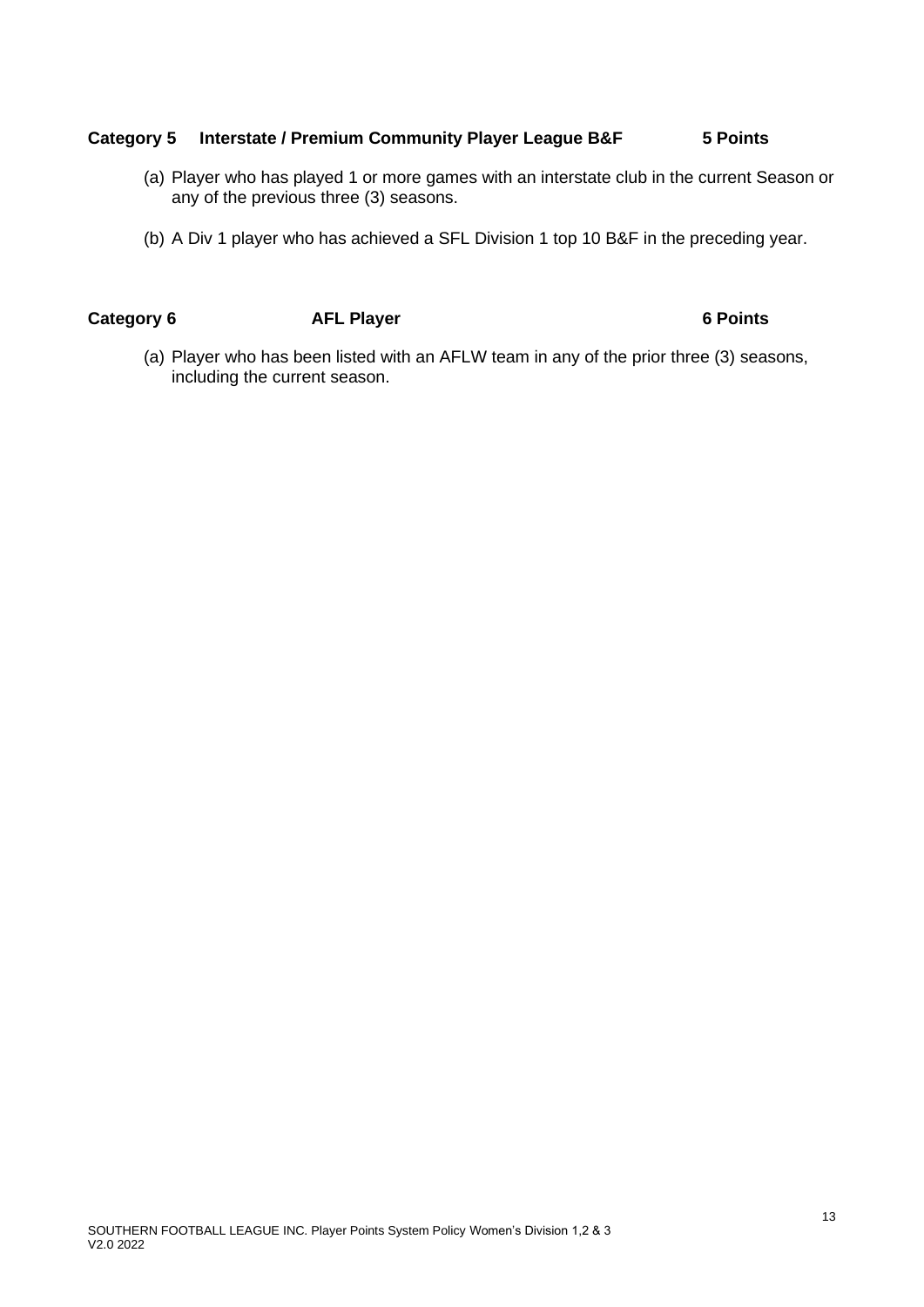# **APPENDIX A ADJUSTED TOTAL TEAM POINTS ALLOCATIONS**

| <b>TEAM</b>            | <b>DIV</b>     | <b>TTPA</b> | <b>NOTES</b> |
|------------------------|----------------|-------------|--------------|
| <b>Brighton</b>        | 3              | 38          |              |
| Claremont              | 1              | 42          |              |
| Claremont              | 3              | 38          |              |
| Clarence               | 1              | 42          |              |
| The Port               | $\overline{2}$ | 38          |              |
| Glenorchy              | 1              | 42          |              |
| <b>Huonville Lions</b> | $\overline{2}$ | 38          |              |
| <b>Hutchins</b>        | $\overline{2}$ | 38          |              |
| Kingborough            | 1              | 42          |              |
| Lauderdale             | $\overline{2}$ | 38          |              |
| Lindisfarne            | $\overline{2}$ | 38          |              |
| New Norfolk            | 3              | 38          |              |
| North Hobart           | 1              | 42          |              |
| North Hobart           | $\overline{2}$ | 38          |              |
| <b>OHA</b>             | 3              | 38          |              |
| South East Suns        | 1              | 42          |              |
| South East Suns        | 3              | 38          |              |
| St Virgils             | 3              | 38          |              |
| University             | $\overline{2}$ | 38          |              |

| <b>TEAM</b>            | <b>DIV</b>     | <b>TTPA</b> | <b>NOTES</b> |
|------------------------|----------------|-------------|--------------|
| Claremont              | $\mathbf{1}$   | 42          |              |
| Clarence               | $\mathbf{1}$   | 42          |              |
| Glenorchy              | $\mathbf{1}$   | 42          |              |
| Kingborough            | 1              | 42          |              |
| North Hobart           | 1              | 42          |              |
| South East Suns        | $\mathbf{1}$   | 42          |              |
|                        |                |             |              |
| <b>Huonville Lions</b> | $\overline{2}$ | 38          |              |
| <b>Hutchins</b>        | $\overline{2}$ | 38          |              |
| Lauderdale             | $\overline{2}$ | 38          |              |
| Lindisfarne            | $\overline{2}$ | 38          |              |
| North Hobart           | $\overline{2}$ | 38          |              |
| The Port               | $\overline{2}$ | 38          |              |
| University             | $\overline{2}$ | 38          |              |
|                        |                |             |              |
| Brighton               | 3              | 38          |              |
| Claremont              | 3              | 38          |              |
| New Norfolk            | 3              | 38          |              |
| <b>OHA</b>             | 3              | 38          |              |
| South East Suns        | 3              | 38          |              |
| St Virgils             | 3              | 38          |              |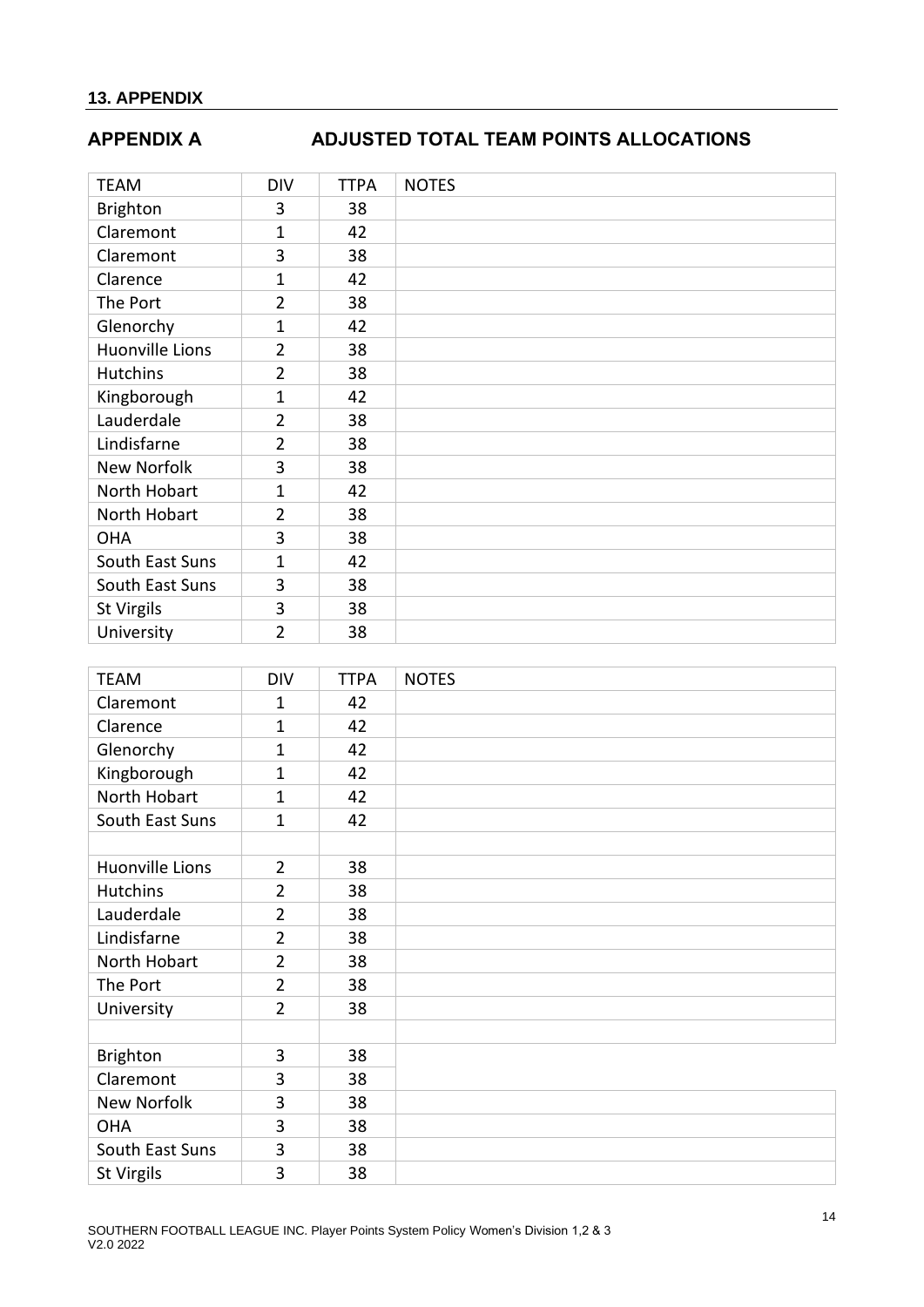# **APPENDIX B COMMUNITY CLUB AND JUNIOR CLUB ALIGNMENT**

| <b>SFL Club</b>        | <b>Junior Club</b>                            |  |  |
|------------------------|-----------------------------------------------|--|--|
| <b>Brighton</b>        | <b>Brighton</b>                               |  |  |
| Claremont              | Claremont                                     |  |  |
| Clarence               | Clarence                                      |  |  |
| Cygnet                 | Southern Storm Juniors/ Channel Football Club |  |  |
| Dodges Ferry           | Dodges Ferry                                  |  |  |
| Glenorchy              | Glenorchy                                     |  |  |
| Hobart                 | Hobart / Sandy Bay                            |  |  |
| <b>Hutchins</b>        | Sandy Bay                                     |  |  |
| <b>Huonville Lions</b> | <b>Huonville Lions</b>                        |  |  |
| Kingborough            | Kingborough                                   |  |  |
| Lauderdale             | Lauderdale                                    |  |  |
| Lindisfarne            | Lindisfarne                                   |  |  |
| <b>New Norfolk</b>     | <b>New Norfolk</b>                            |  |  |
| North Hobart           | North Hobart, Sandy Bay                       |  |  |
| <b>OHA</b>             |                                               |  |  |
| Sorell                 | Sorell                                        |  |  |
| South East Suns        | South East Suns                               |  |  |
| St Virgils             |                                               |  |  |
| University             | Sandy Bay                                     |  |  |